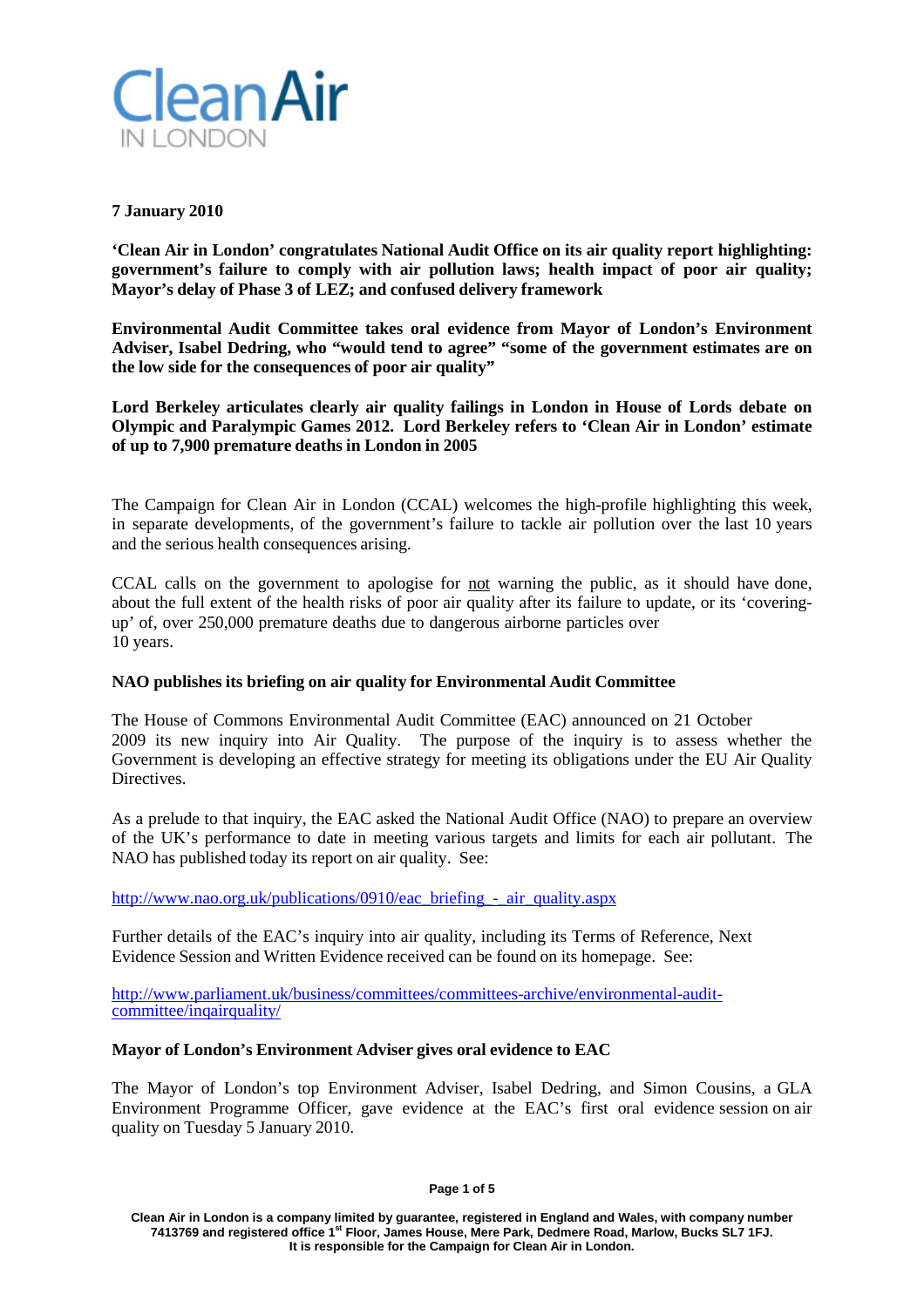

The Mayor of London had previously submitted written evidence to the EAC. See:

[http://www.publications.parliament.uk/pa/cm200910/cmselect/cmenvaud/memo/airquality/uc3202.ht](http://www.publications.parliament.uk/pa/cm200910/cmselect/cmenvaud/memo/airquality/uc3202.htm) [m](http://www.publications.parliament.uk/pa/cm200910/cmselect/cmenvaud/memo/airquality/uc3202.htm)

Other Memoranda submitted to the EAC's air quality inquiry will be available at:

[http://www.publications.parliament.uk/pa/cm200910/cmselect/cmenvaud/memo/airquality/contents.ht](http://www.publications.parliament.uk/pa/cm200910/cmselect/cmenvaud/memo/airquality/contents.htm) [m](http://www.publications.parliament.uk/pa/cm200910/cmselect/cmenvaud/memo/airquality/contents.htm)

For the webcast of the meeting, please see (from 56 minutes to 1 hour 33 minutes):

[http://www.parliament.uk/business/committees/committees-archive/environmental-audit-](http://www.parliament.uk/business/committees/committees-archive/environmental-audit-committee/inqairquality/) [committee/inqairquality/](http://www.parliament.uk/business/committees/committees-archive/environmental-audit-committee/inqairquality/)

A transcript of the oral evidence session will be available (in due course) on the EAC's Reports and Publications webpage.

## **Lord Berkeley articulates clearly London air quality failings in 2012 Olympics debate**

In a separate development on Tuesday 5 January, Lord Berkeley (Labour) spoke in a landmark debate in the House of Lords on the preparations for the Olympic and Paralympic Games 2012.

For the full text of Lord Berkeley's speech, see:

<http://www.theyworkforyou.com/lords/?gid=2010-01-05a.118.0>

For Lord Berkeley's speech in the context of the full, two hour, debate, please see:

[http://www.theyworkforyou.com/lords/?id=2010-01-05a.103.2#g118.0](http://www.theyworkforyou.com/lords/?id=2010-01-05a.103.2&g118.0)

## **Quotes**

Simon Birkett, Founder of the cross-party Campaign for Clean Air in London (CCAL), said: "The

Campaign for Clean Air in London welcomes the high-profile highlighting this week, in separate developments, of the government's failure to tackle air pollution over the last 10 years and the serious health consequences arising."

## National Audit Office report on air quality

"CCAL congratulates the National Audit Office (NAO) on its hard-hitting report on UK air quality which highlights the:

i. government's failure to comply with air pollution laws and targets for dangerous airborne particles (PM<sub>10</sub>), nitrogen dioxide (NO<sub>2</sub>), oxides of nitrogen (NOx), ozone (O<sub>3</sub>), polycyclic aromatic hydrocarbons (PAH) and sulphur dioxide  $(SO<sub>2</sub>)$  under the air quality laws, the National Emissions Ceilings Directive and otherwise;

#### **Page 2 of 5**

**Clean Air in London is a company limited by guarantee, registered in England and Wales, with company number 7413769 and registered office 1st Floor, James House, Mere Park, Dedmere Road, Marlow, Bucks SL7 1FJ. It is responsible for the Campaign for Clean Air in London.**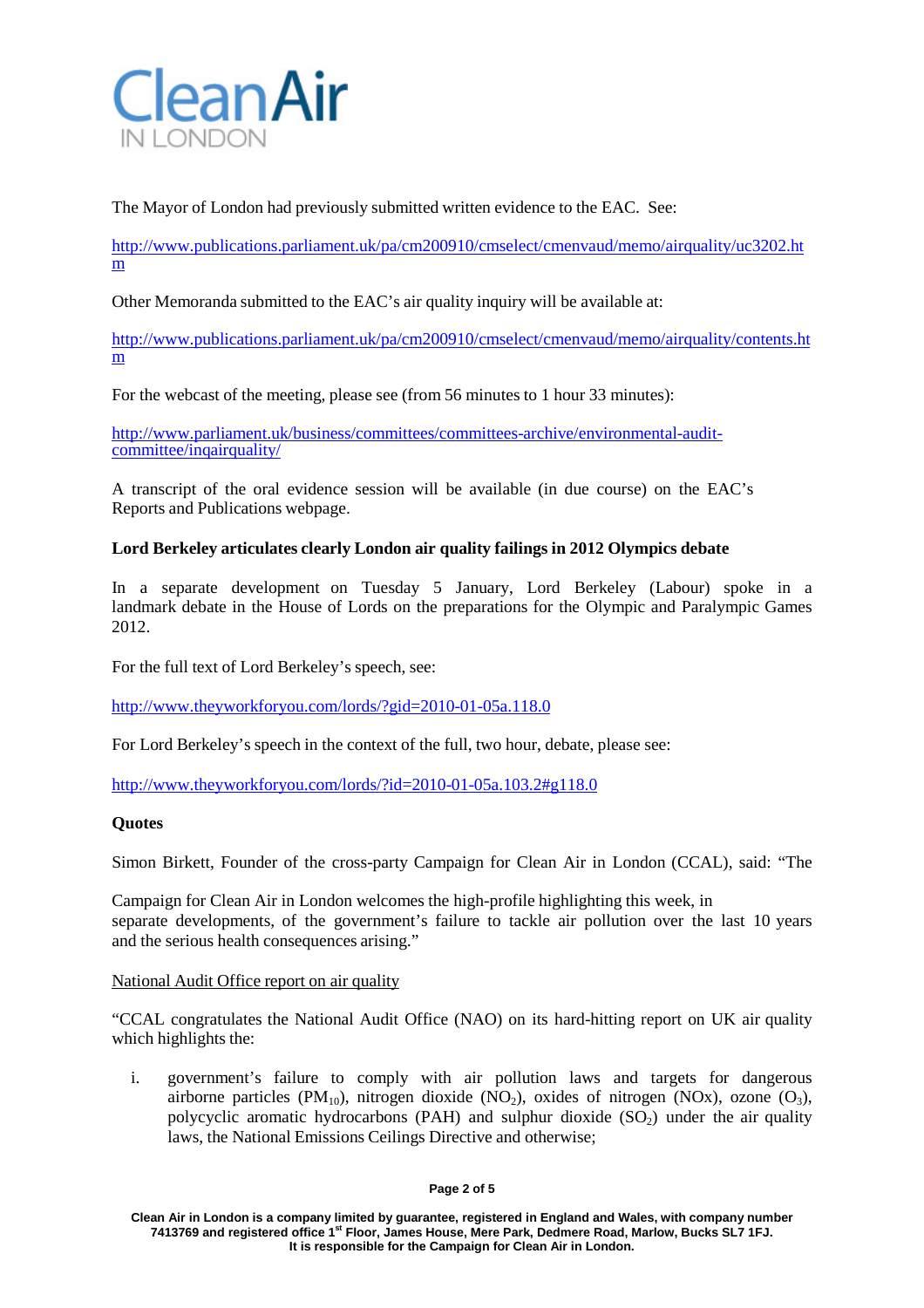

- ii. source of the government's 'up to 24,000 [premature] deaths per year' due to air pollution as being a report on the impact of short term exposure to air pollution (sulphur dioxide,  $PM_{10}$  or ozone) published by the Committee on the Medical Effects of Air Pollution (COMEAP) in 1998 (see paragraph 1.11 on page 11)  $^{Note 1}$ ;
- iii. Mayor of London's draft strategy setting back Phase 3 of the London low emission zone to 2012, a year after the extended deadline for compliance with the limit value [for  $PM_{10}$ ] (see paragraph 2.29 on page 23); and
- iv. confused and ineffective delivery framework that exists currently to tackle air pollution (see Figure 8 on page 28 and Figure 11 on page 38).

"This is an excellent report which should be compulsory reading for anyone interested in judging the UK government's track record of complying with its obligations to reduce air pollution. CCAL urges the EAC to make good use of the NAO's hard-hitting evidence."

Environmental Audit Committee takes oral evidence from Mayor's Environment Adviser

"CCAL was impressed by the EAC's first oral evidence session on air quality on 5 January including the frankness of answers given by the Mayor's Environment Adviser. It was refreshing to hear:

- i. an acknowledgement from the EAC of evidence it has received alleging that "some of the government estimates are on the low side for the consequences of poor air quality". When asked for a view on such evidence, the Mayor's Environment Adviser responded "we would tend to agree [with it]" (1 hour 28 minutes);
- ii. a recognition that "a couple of hundred million pounds is needed ideally to tackle this problem [of poor air quality]" (1 hour 16 minutes); and
- iii. EU legal action and the threat of unlimited fines are having the positive effect of energising people to take action, belatedly, to protect public health and comply with air quality laws (1 hour 17 minutes).

"CCAL has offered to give oral evidence to the EAC."

## Lord Berkeley's speech in parliamentary debate on Olympic and Paralympic Games 2012

"Lord Berkeley is to be congratulated for articulating so clearly the urgent need to improve air quality in London in a high-profile debate in the House of Lords on the first day back after the Christmas recess. In particular, Lord Berkeley highlighted the:

- i. breaching by "a very wide margin" of air quality standards in London"  $^{Note 2}$  and "We have to remember [also] that the UK is the largest emitter of NOx in the whole of Europe and is set to breach the emissions ceiling by 2010";
- ii. massive health impact of poor air quality. "This may all seem a little scientific and detailed but it is worth reminding ourselves that the Campaign for Clean Air in London estimates that in 2005 up to 7,900 premature deaths were due to dangerous airborne

#### **Page 3 of 5**

**Clean Air in London is a company limited by guarantee, registered in England and Wales, with company number 7413769 and registered office 1st Floor, James House, Mere Park, Dedmere Road, Marlow, Bucks SL7 1FJ. It is responsible for the Campaign for Clean Air in London.**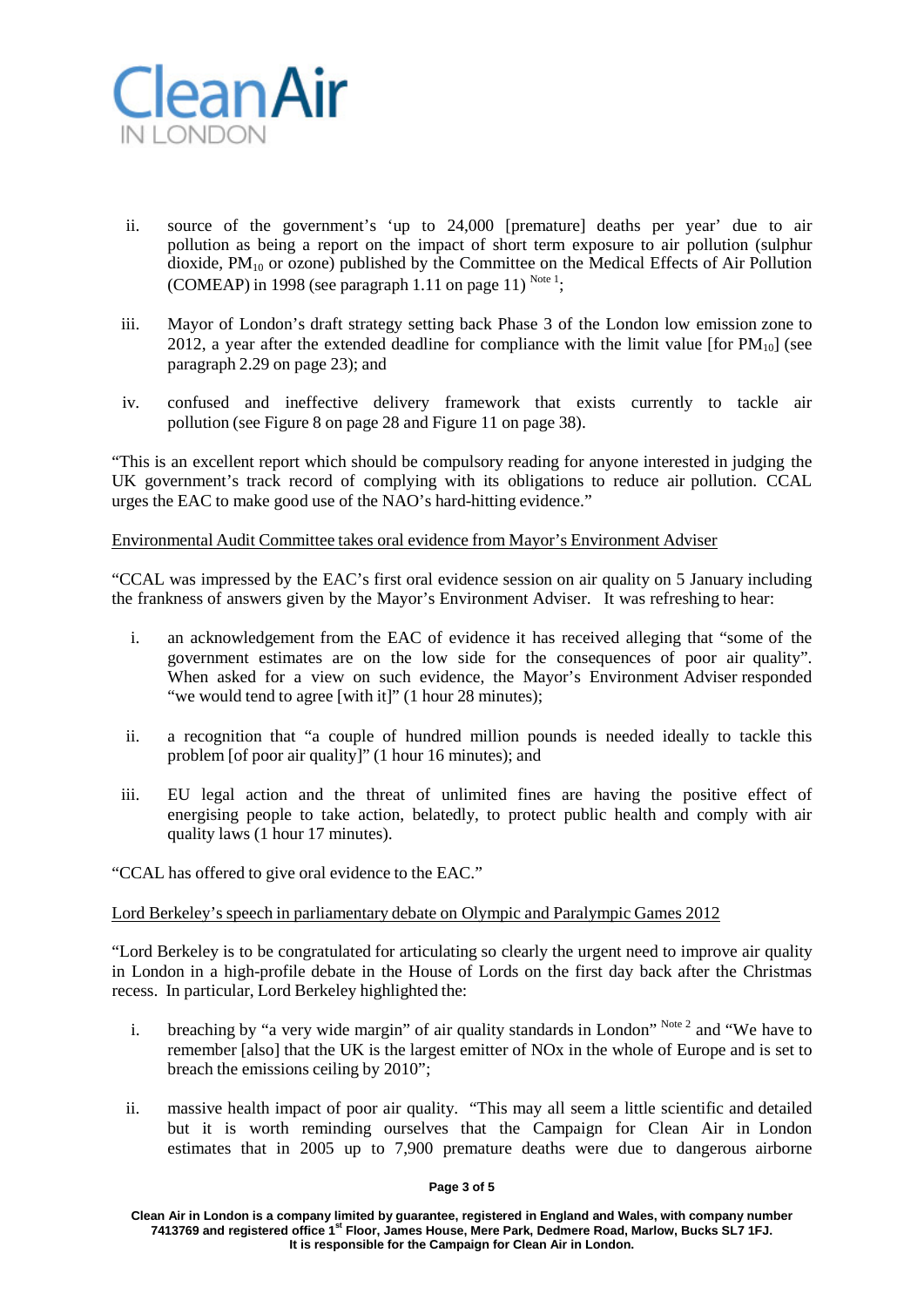

particles  $[PM_{10}]$  in London. On average, those people, who account for about one in eight of the total deaths in London, may have died 10 years early";

- iii. breaching of air quality laws for  $PM_{10}$  every year since 2005 and the prospect of further breaches for  $PM_{10}$  and  $NO_2$ . "I have to ask my noble friend why the Government are being so patient with the mayor";
- iv. opportunity for the Olympic Delivery Authority to "save about 800,000 lorry journeys around Stratford between last year and the time of the Olympics";
- v. need for urgent action by the Mayor and the government. "Do we want them to be called the high-pollution Olympics? I hope not"; and
- vi. question: "how [can] the government say that the preparations for the Olympics are going well and breaking new grounds of sustainability in a healthy and enjoyable environment?"

"CCAL supports strongly Lord Berkeley's recommendation that the government should waste no further time and give the Mayor of London full legal responsibility for complying with air quality laws, at least for  $PM_{10}$ , in London. Lord Berkeley is also right to highlight the: merits of the Government's boiler scrappage scheme; need to ban [or clean up] pre-Euro 4 diesel vehicles by 2012; and other practical steps to improve air quality."

# CCAL calls for government apology over air quality failings or 'cover-ups'

"With Parliament's most heavyweight groups – the House of Commons Environmental Audit Committee, the National Audit Office and the House of Lords – all now engaged fully in the real issues around poor air quality in the UK, we must expect to see urgent and meaningful action at last."

"Importantly, evidence from the NAO has confirmed, yet again, the government's failure since 1998 to update, or its 'covering-up' of, the real number of premature deaths due to dangerous airborne particles – despite scientific research pointing to much higher numbers.

"CCAL calls on the government to apologise for not warning the public, as it should have done, about the full extent of the health risks of poor air quality. CCAL urges the EAC and others to support such a call."

## **Notes:**

1. Health impact of exposure to dangerous airborne particles

The number of 24,000 premature deaths, referred to by the government, includes 8,100 due to short term exposure to  $PM_{10}$  air pollution compared with CCAL's estimate of some 35,000 due to long term exposure to  $PM<sub>2.5</sub>$  (i.e. fine particulate matter which comprises around 70% of  $PM_{10}$ ). The government has published no new estimate of premature deaths (whether short-term, long term or total for either  $PM_{2.5}$  or  $PM_{10}$ ) since 1998. The government says the coarse fraction of dangerous airborne particles (i.e.  $PM_{2.5-10}$ ) contains no significant health risk.

**Clean Air in London is a company limited by guarantee, registered in England and Wales, with company number 7413769 and registered office 1st Floor, James House, Mere Park, Dedmere Road, Marlow, Bucks SL7 1FJ. It is responsible for the Campaign for Clean Air in London.**